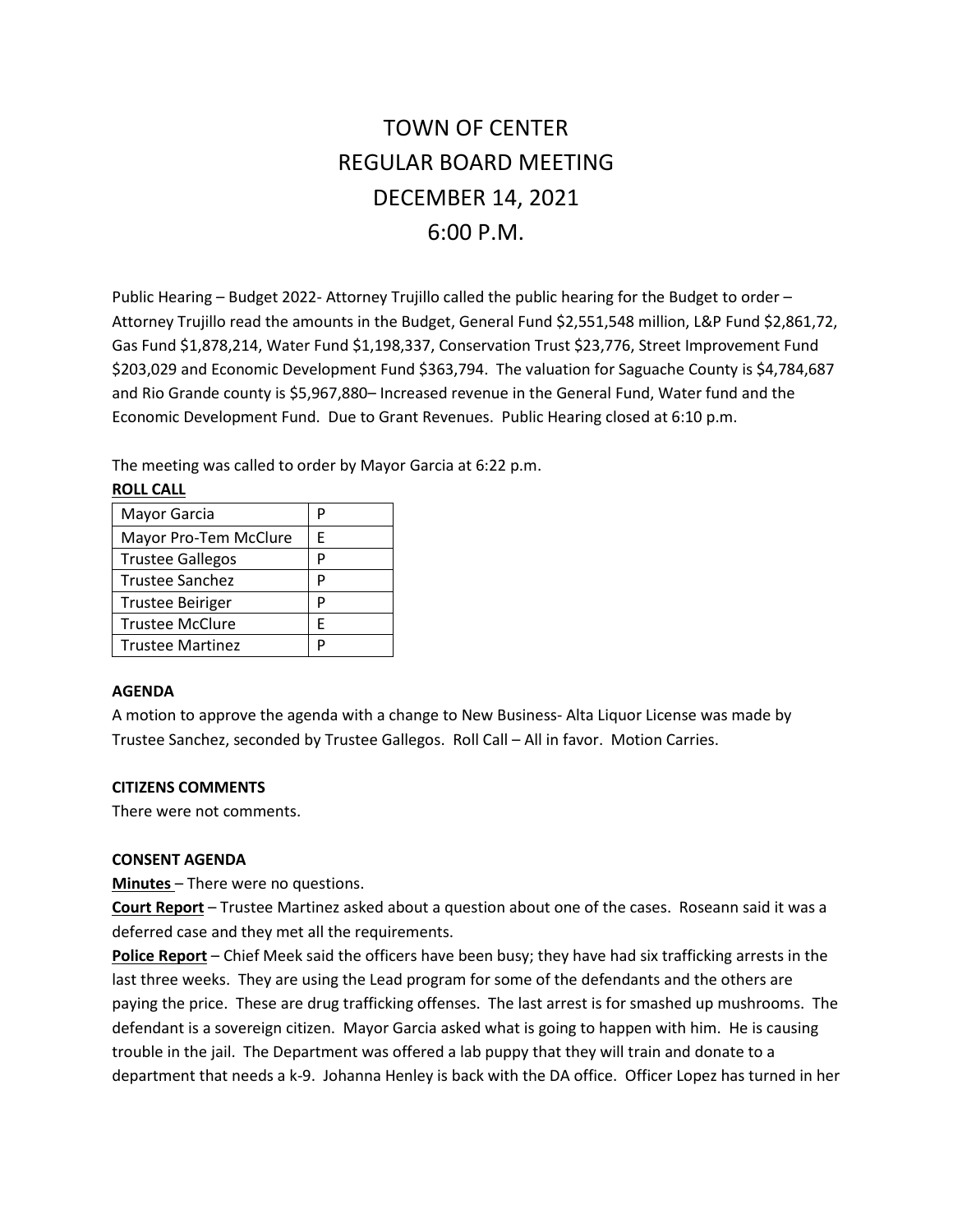resignation to go to the East Coast. Officer Lopez has been a great asset. Chief Meek presented Officer Lopez with a plaque. The Board told Officer Lopez that she will be greatly missed.

# **Public Works Report** –

- 1. Utilities Half the Town has been painted due to locates.
- 2. Water Mayor Garcia asked about the water meters, there are a few issues with the commercial water meters. The residential meters should be ready to read on the  $15<sup>th</sup>$  of December. We are getting the multiple users into the billing program. Tim the Sensus rep will be here this week to see what the issue is. There are quite a few issues that still need to be worked out, but we are hoping to go live on January  $1^{st}$ .
- 3. Streets and Parks Trustee Martinez asked what are the flags for at the North 90. They marked off for streets and alleys on the property. There are a lot of people that will be involved in the planning at the North 90.
- 4. Building Report It has been pretty quiet. There was an underground bunker that had to be demolished. He was hooked up to the neighbor's electricity. He was fined for theft of utilities.

A motion to approve the consent agenda was made by Trustee Martinez, seconded by Trustee Beiriger. Roll Call – All in favor. Motion Carries.

## **PAYABLES**

A motion to approve the payables was made by Trustee Sanchez, seconded by Trustee Beiriger. Roll Call – All in favor. Motion Carries.

## **MANAGERS REPORT**

December 22 – Lunch- The staff would like to invite the Board to a lunch that will begin at 10:30 p.m. Brian said that all the hard work is starting to pay off. He commended the Board for all the support and leadership that they have given.

## **2022 BUDGET**

- a. **Resolution 12142021** Attorney Trujillo read the resolution out loud. A motion approving Appropriating sums of money for the 2022 calendar year was made by Trustee Gallegos, seconded by Trustee Martinez. Roll Call – All in favor. Motion Carries.
- b. **Ordinance 562** The ordinance was read out loud by Attorney Trujillo. A motion to approve the levying of property Taxes for the 2022 was made by Trustee Beiriger, seconded by Trustee Sanchez. Roll Call – All in favor. Motion Carries.
- c. **Ordinance 563** The ordinance was read out loud by Attorney Trujillo. A motion to approve the appropriating sums of money to various fund and spending agencies was made by Trustee Martinez, seconded by Trustee Beiriger. Roll Call – All in favor. Motion Carries
- d. Approval of the 2022 Budget A motion to approve the 2022 Budget was made by Trustee Gallegos, seconded by Trustee Sanchez. Roll Call – All in favor. Motion Carries.

#### **NEW BUSINESS** –